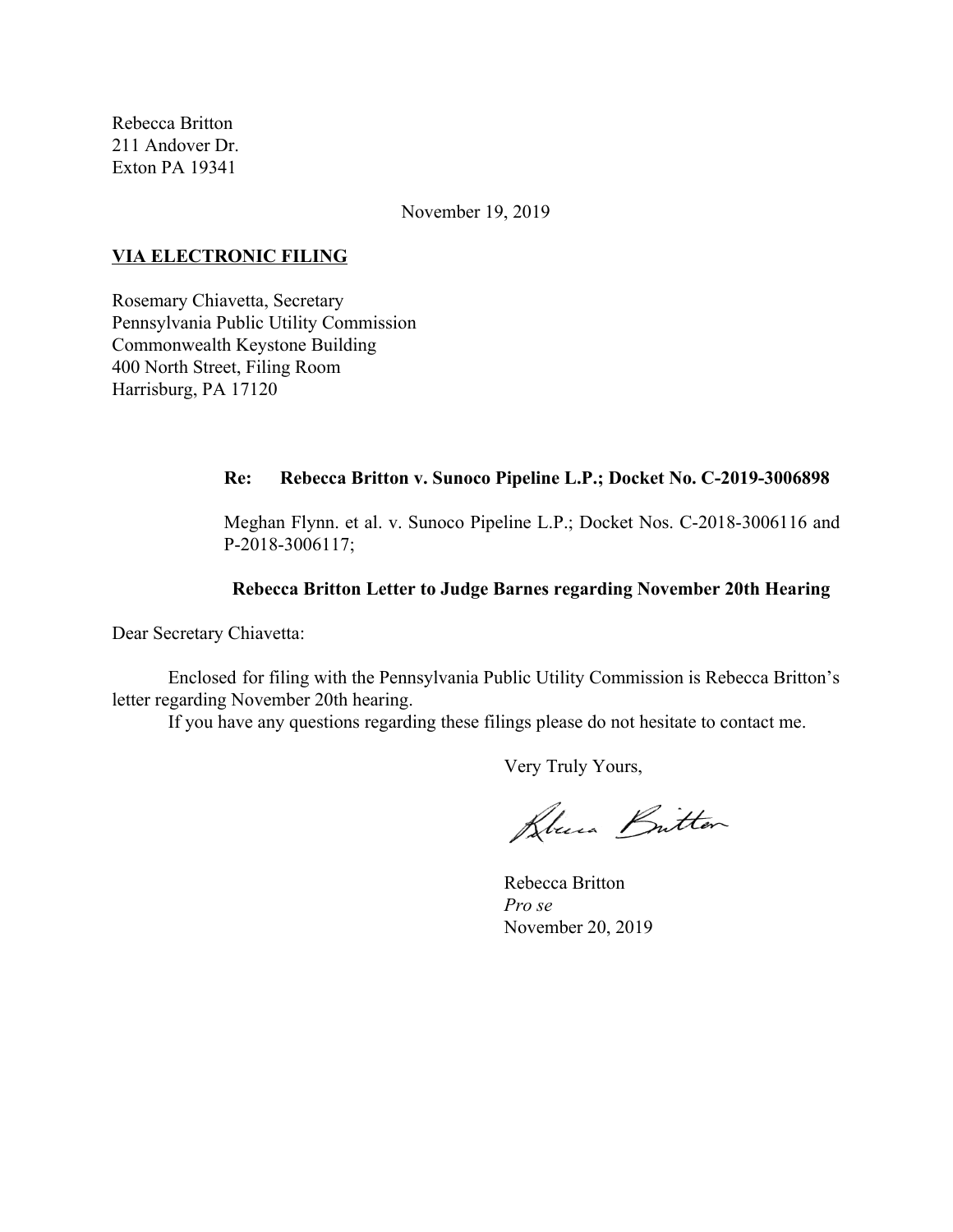November 19, 2019

Rosemary Chiavetta, Secretary Pennsylvania Public Utility Commission Commonwealth Keystone Building 400 North Street, Filing Room Harrisburg, PA 17120

# **BEFORE THE PENNSYLVANIA PUBLIC UTILITY COMMISSION**

| <b>Rebecca Britton</b><br>211 Andover Dr.<br>Exton, PA 19341<br>Complainant |  | Docket No. C-2019-3006898 |
|-----------------------------------------------------------------------------|--|---------------------------|
| <b>Consolidated</b><br><b>MEGAN FLYNN</b> et al                             |  | Docket Nos.C-2018-3006116 |
| V.                                                                          |  |                           |
| <b>SUNOCO PIPELINE L.P.,</b><br>Respondent.                                 |  |                           |

# **Rebecca Britton Letter to Judge Barnes regarding November 20th Hearing**

Your Honor,

On November 20th I will be testifying as a pro se complainant. At the last hearing in West Chester I learned a great deal about courtroom decorum. I understand now that I should refrain from talking with opposing counsel; and should wait for them to state an objection, and for you to call on me to speak. I understand now that I should address you alone when responding to objections.

This is far from the manners I enjoy in colloquial settings and while I may struggle with this form of communication. I plan to try my best to conform with the rules of court and respect your courtroom.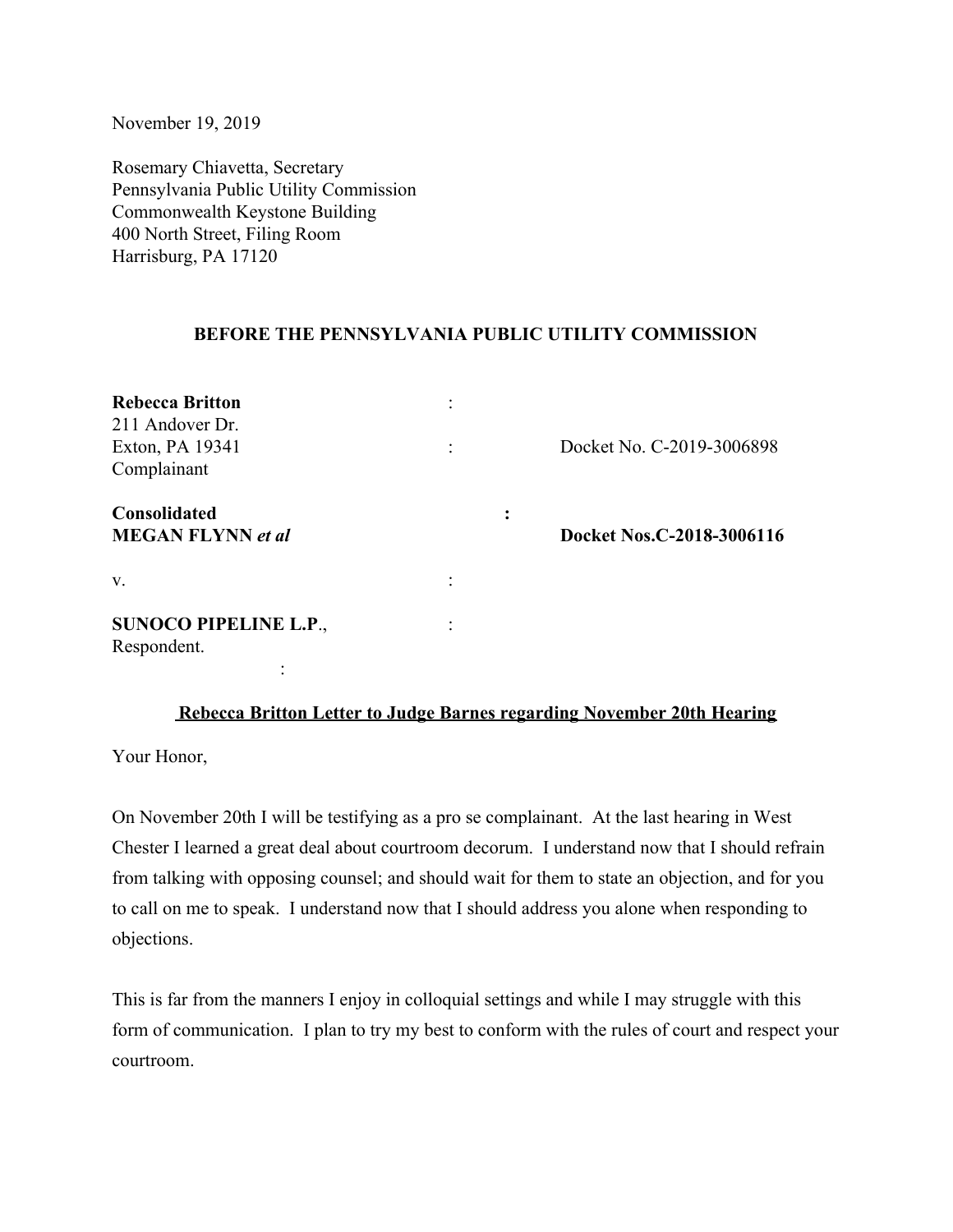My hope is during Wednesday's proceedings I can look to the good examples of the lawyers in the room. To put it another way, I am replicating my manner and form before your tribunal based on what I am seeing, hearing and learning in real time. I know that I can count on the experienced professionals to uphold the rules of impartiality and decorum before the tribunal.

Your Honor, I ask that you tell me if I engage in conduct that disrupts; and that you hold the more experienced professionals to a standard becoming the rules of professional conduct. Including presenting the cause, protecting the record and preserve professional integrity by patient firmness over disruptive conduct.

I would also like to ask, Your Honor, to please ensure the pro se litigants are given ample time to have our testimony taken and a reasonable opportunity to have our cases heard. To that end I am asking that you keep the pro se complainants at the top of the agenda.

Very Truly Yours,

Klui Britten

# **CERTIFICATE OF SERVICE**

I hereby certify that I have this day served a true copy of the foregoing document upon the parties, listed below, in accordance with the requirements of 1.54 (relating to service by a party). This document has been filed via electronic filing:

### *VIA ELECTRONIC FILING*

Pennsylvania Public Utility Commission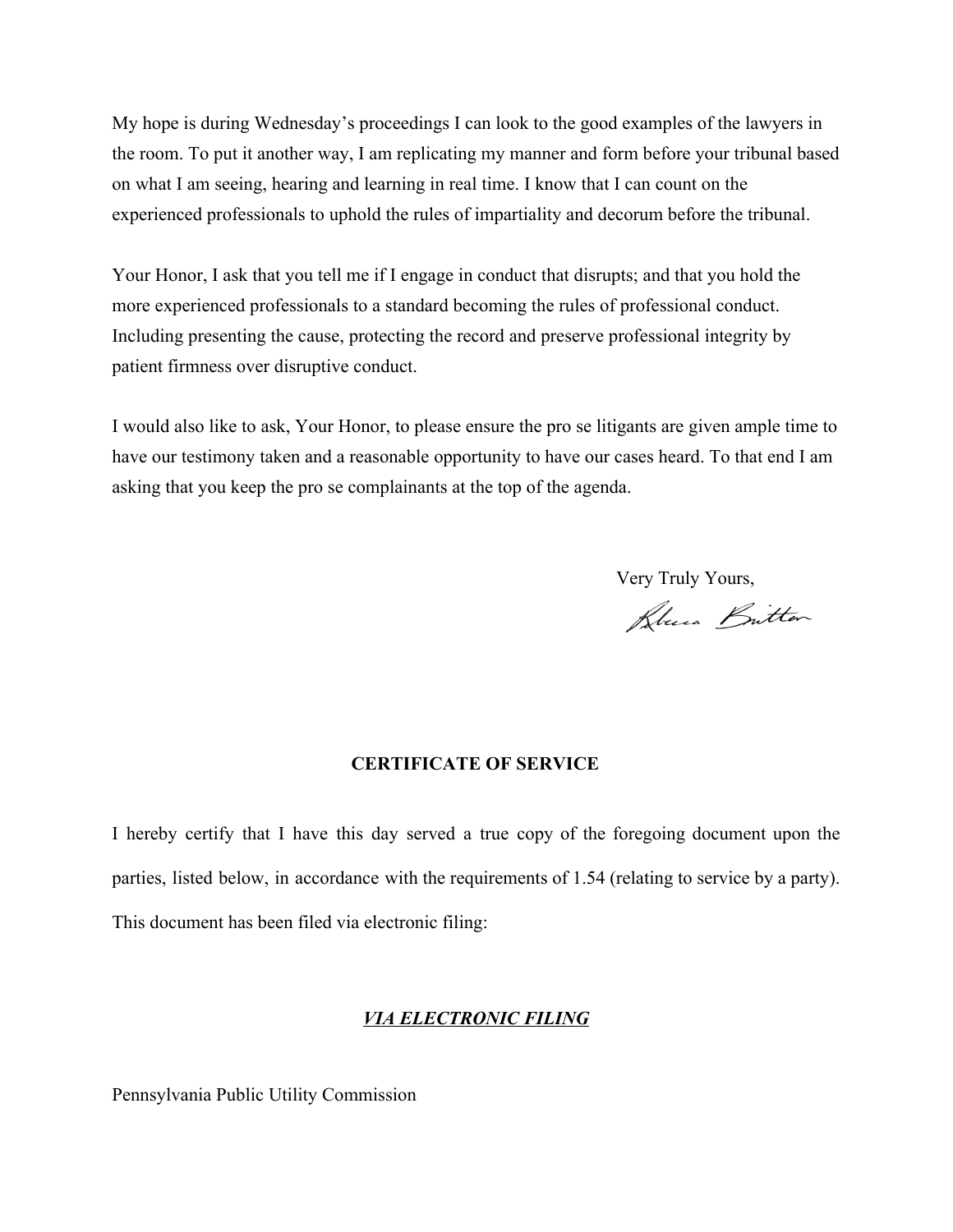efiling system

Thomas J. Sniscak, Esq [tjsniscak@hmslegal.com](mailto:tjsniscak@hmslegal.com)

Kevin J. McKeon [kjmckeon@hmslegal.com](mailto:kjmckeon@hmslegal.com)

Whitney E. Snyder [@hmslegal.com](mailto:wesnyder@hmslegal.com)

Robert D. Fox, Esq. Neil S. Witkes, Esp. Diana A. Silva, Esq. [rfox@mankogold.com](mailto:rfox@mankogold.com) [nwitkes@mankogold.com](mailto:nwitkes@mankogold.com) [dsilva@mankogold.com](mailto:dsilva@mankogold.com)

Michael Bomstein [mbomstein@gmail.com](mailto:mbomstein@gmail.com)

Anthony D. Kanagy, Esquire Garrett P. Lent, Esquire [akanazy@postschell.com](mailto:akanazy@postschell.com) [glent@postschell.com](mailto:glent@postschell.com)

Rich Raiders, Esq. [rich@raiderslaw.com](mailto:rich@raiderslaw.com)

Vince M. Pompo, Esq. Guy. A. Donatelli, Esq Alex J. Baumler, Esq. [vpompo@lambmcerlane.com](mailto:vpompo@lambmcerlane.com) [Gdonatelli@lambmcerlane.com](mailto:Gdonatelli@lambmcerlane.com) [abaumler@lambmcerlane.com](mailto:abaumler@lambmcerlane.com)

Margaret A. Morris, Esq. [mmorris@regerlaw.com](mailto:mmorris@regerlaw.com)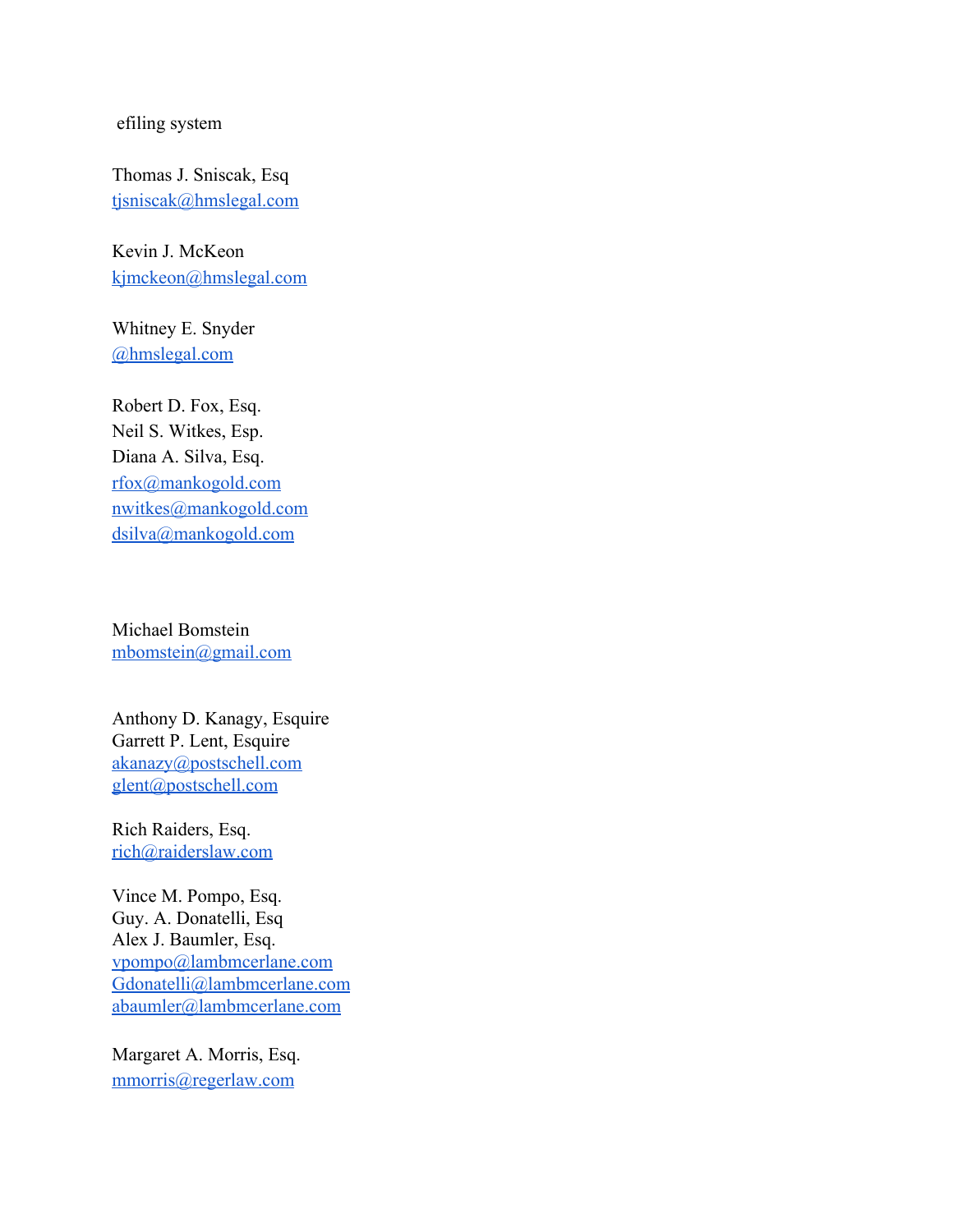Leah Rotenberg, Esq. [rotenberg@mcr-attorneys.com](mailto:rotenberg@mcr-attorneys.com)

Mark L. Freed [mlf@curtinheefner.com](mailto:mlf@curtinheefner.com)

James R. Flandreau [jflandreau@pfblaw.com](mailto:jflandreau@pfblaw.com)

David J. Brooman Richard Sokorai Mark R. Fischer [dbrooman@highswartz.com](mailto:dbrooman@highswartz.com) [rsokorai@highswartz.com](mailto:rsokorai@highswartz.com) [mfischer@highswartz.com](mailto:mfischer@highswartz.com)

Thomas Casey [tcaseylegal@gmail.com](mailto:tcaseylegal@gmail.com)

Josh Maxwell [jmaxwell@downingtown.org](mailto:jmaxwell@downingtown.org)

Laura Obenski [ljobenski@gmail.com](mailto:ljobenski@gmail.com)

Stephanie M. Wimer [stwimer@pa.gov](mailto:stwimer@pa.gov)

Michael Maddren, Esq. Patricia Sons Biswanger, Esq. [maddrenM@co.delaware.pa.us](mailto:maddrenM@co.delaware.pa.us) [patbiswanger@gmail.com](mailto:patbiswanger@gmail.com)

James C. Dalton, Esq. [jdalton@utbf.com](mailto:jdalton@utbf.com)

Melissa DiBernardino [lissdibernardino@gmail.com](mailto:lissdibernardino@gmail.com)